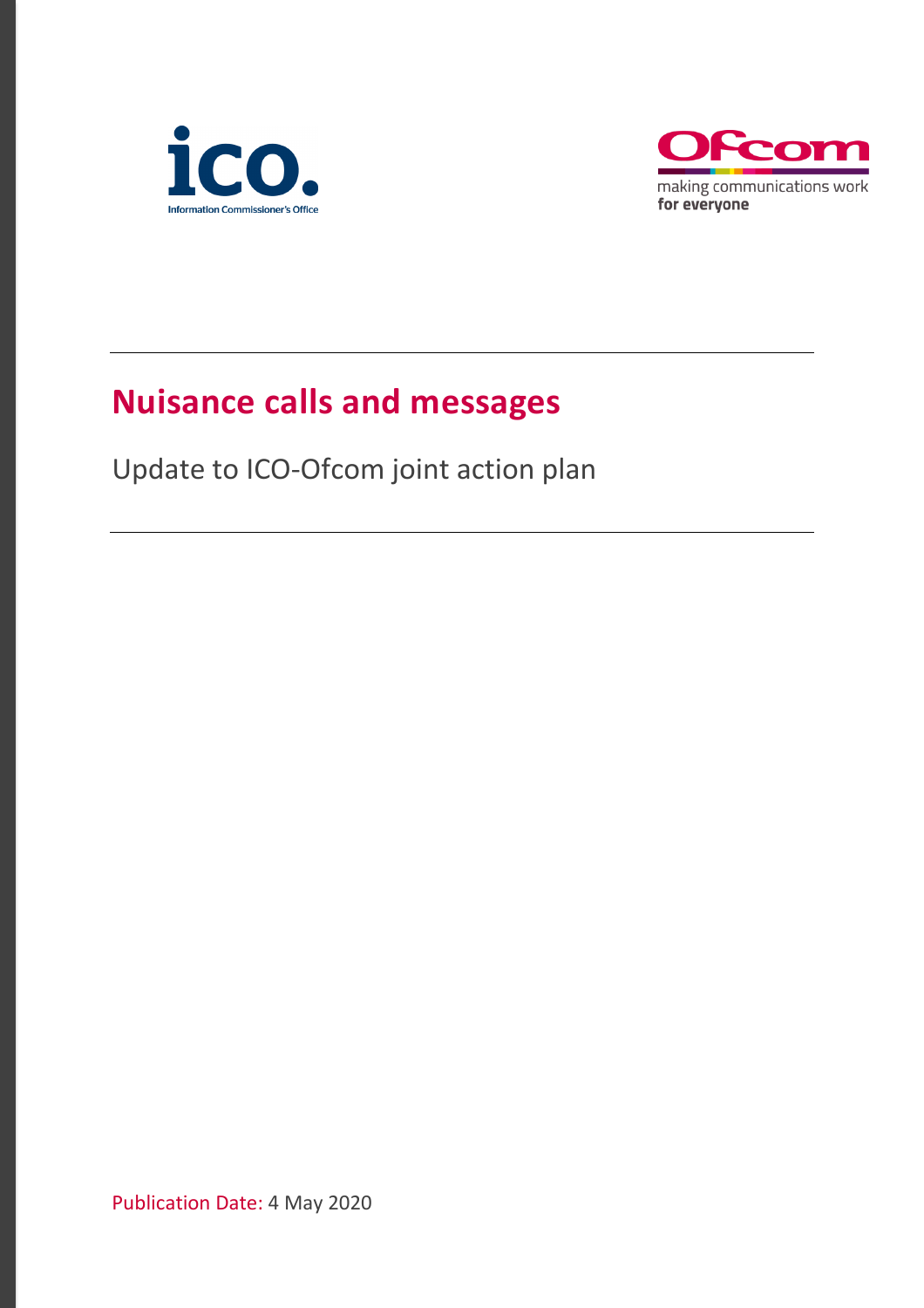## **Contents**

### **Section**

| 1. Overview                    | $\mathbf{1}$ |
|--------------------------------|--------------|
| 2. Research                    | $\mathbf{1}$ |
| 3. Punishing those responsible | 5            |
| 4. Solutions                   | 6            |
| 5. Plan for 2020               | 9            |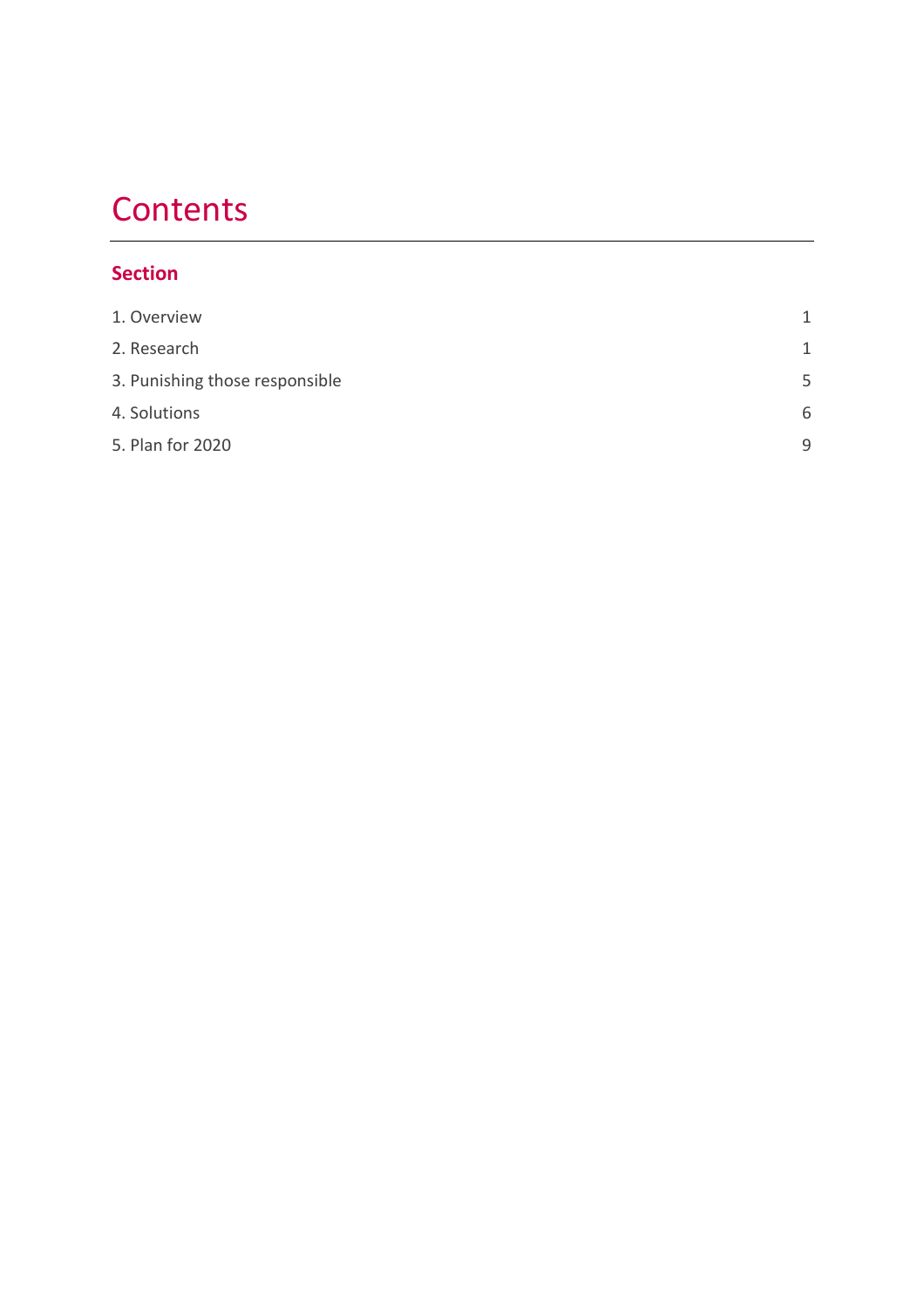## <span id="page-2-0"></span>1. Overview

In 2013, the Information Commissioner's Office (ICO) and Ofcom launched an action plan to tackle the harm to consumers caused by nuisance calls and messages. Our most recent annual update, published in March 2019<sup>1</sup> , set out our areas of focus:

- taking targeted enforcement action;
- working with telecoms companies to improve how they disrupt and prevent calls;
- identifying opportunities through working together, with other regulators and enforcement agencies, to deter and punish those responsible for nuisance calls;
- sharing intelligence with our international partners and enforcement agencies to tackle scams and fraud; and
- using regulatory powers to deter wrongdoing and, where necessary, compel compliance with the law.

Our March 2020 update reports on the progress made in each of the areas listed over the last 12 months and highlights how our collaborative efforts are making a positive difference to consumers.

# <span id="page-2-1"></span>2. Research

Nuisance calls include marketing calls (live and recorded), silent calls, and abandoned calls.<sup>2</sup> The ICO and Ofcom carefully scrutinise all the complaints we receive, while Ofcom also carries out research to understand people's experience of nuisance calls. This information is used to inform our strategy for dealing with nuisance calls and scams.

### **Nuisance calls tracking research**

Ofcom carries out research three times a year, in January, May and September. We ask people to report their experience of receiving a nuisance call on their landline and/or personal mobile phone during the previous four weeks.

Our latest research, <sup>3</sup> carried out in January 2020, shows that:

• the proportion of adults with a landline telephone who experienced a nuisance call has generally followed a downward trend over the last three years, from 61% in May 2017 to 39% in January 2020 – a decrease of 22 percentage points;

<sup>1</sup> [https://www.ofcom.org.uk/\\_\\_data/assets/pdf\\_file/0029/139970/nuisance-calls-joint-action-plan-2019.pdf](https://www.ofcom.org.uk/__data/assets/pdf_file/0029/139970/nuisance-calls-joint-action-plan-2019.pdf)

<sup>&</sup>lt;sup>2</sup> An abandoned call is one in which the caller connects to the recipient, but then ends the call when the recipient answers, in which case Ofcom expects the caller to play a brief recorded message to identify itself and provide a method for the recipient to opt out of receiving further calls. A silent call is, at its name suggests, one where the recipient hears nothing. <sup>3</sup> https://www.ofcom.org.uk/ data/assets/pdf file/0021/191442/nuisance-call-consumer-concerns-study-wave-32.pdf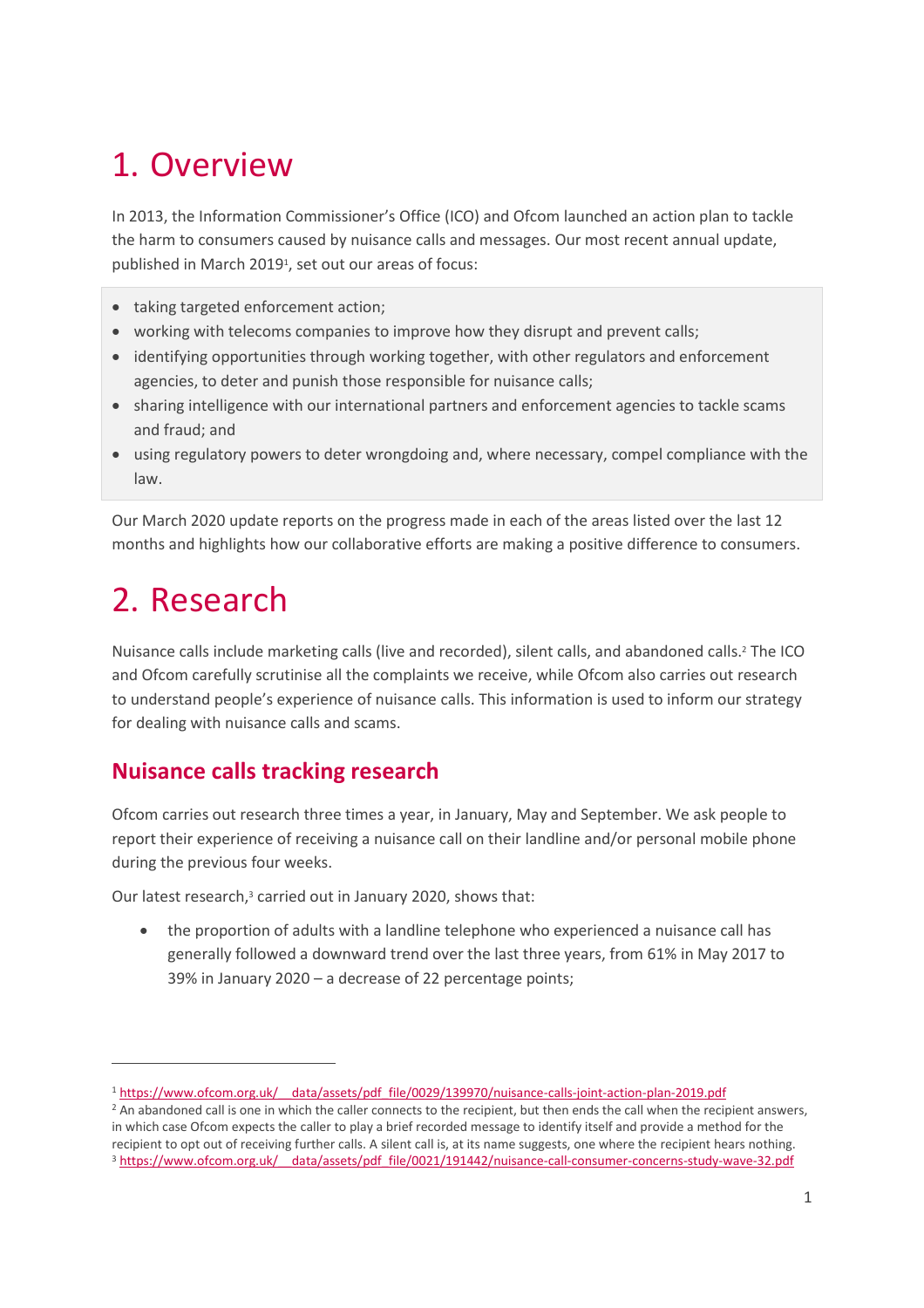- the proportion of adults with a mobile phone who experienced a nuisance call has fluctuated over time, reaching a high of 47% in May 2017 and a low of 37% in January 2019 and January 2020;
- the proportion of all landline and mobile customers who received a nuisance call was at 48% in January 2020 (similar to January 2019), compared to 54% in January 2018, and 58% in January 2017.

The following graph summarises this data and shows the trend of nuisance calls received for each research period from January 2017 to January 2020.





*Source: Ofcom Consumer Concerns (Nuisance Calls) tracker research: January 2017 to January 2020*

### **Complaints data**

#### **ICO complaints data**

In 2019, the ICO received a total of 129,354 complaints about nuisance contact, a year-on-year increase of 4,991 complaints (+4%) since 2018. Despite this slight annual increase, we actually saw a decline in complaints, comparing year-on-year data from mid-way through the year (47,517 from August – December 2019 vs 63,012 between August- December 2018). This decline is likely the result of an artificial increase in complaints from June 2018 to August 2019, following the introduction of GDPR and the cold call ban against claims management companies, which received media attention at the time. It is likely this attention resulted in increased public awareness of the ICO and our enforcement work and thus more complaints to our online reporting tool rather than an actual increase in claims or marketing behaviour at those times, at least for the most part. It was expected this trend would reverse once changes to legislation became more embedded and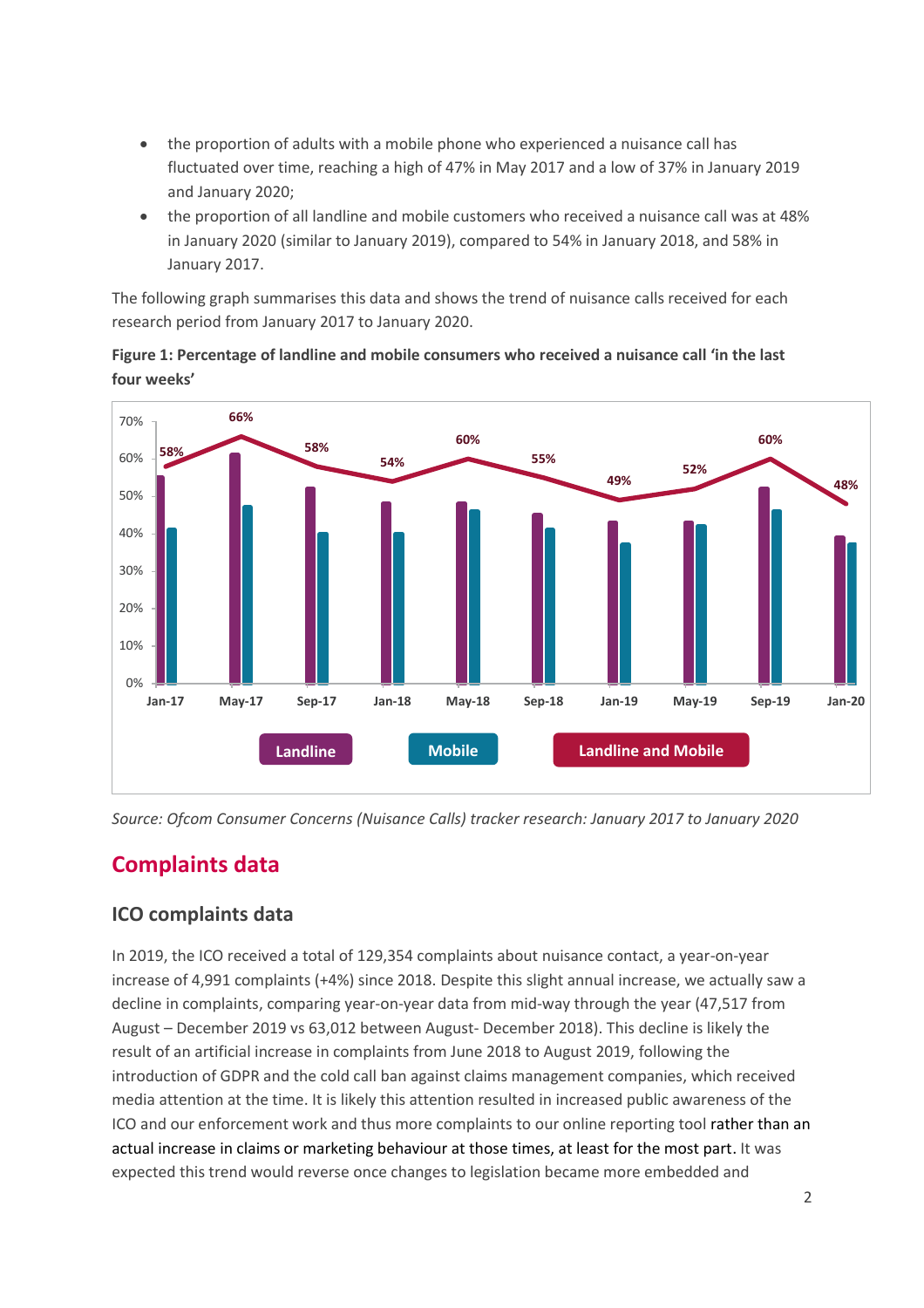received less media attention, and the data support this. Looking at longer term trends, the total number of complaints received has decreased by 22% since 2015 when 166,663 complaints were reported.

The following two tables breaks down the total complaint numbers received to the ICO per month since 2015 and also as an annual total per year.

**Figure 2: Total complaints made to ICO about nuisance calls and messages per month (2015-2019)**



**Figure 3: Total complaints made to ICO per year (2015-2019)**

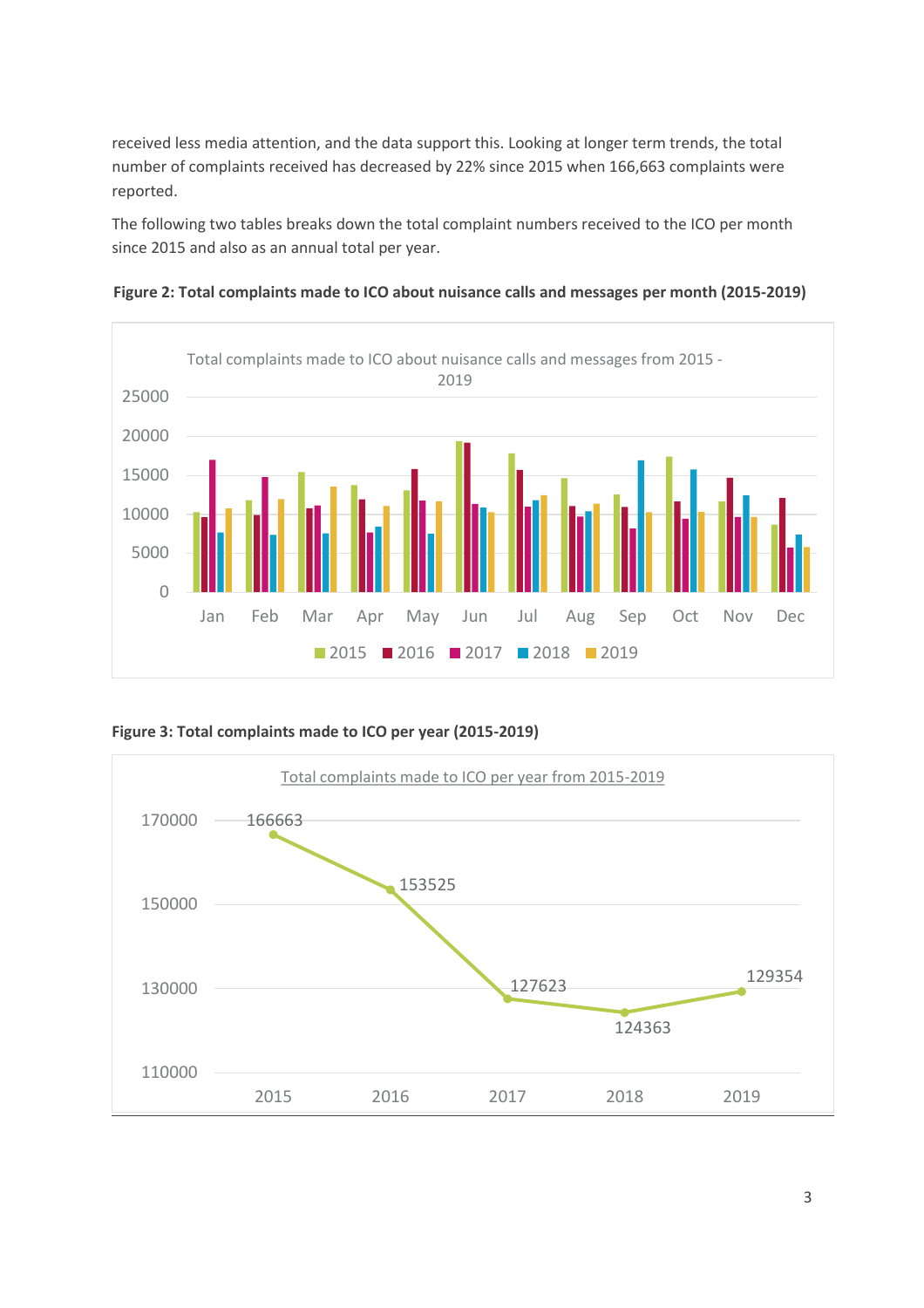### **Ofcom complaints data**

Ofcom receives and records consumer complaints about silent and abandoned calls. In 2019, Ofcom received 27,869 complaints about these types of unwanted calls – half the amount we received compared to 2015 when complaints were at their peak (46,648) and down 12.9% since 2018 (32,019).

The following two tables breaks down the total complaint numbers received by Ofcom per month since 2015 and also as an annual total per year.



**Figure 4: Total complaints made to Ofcom about silent and abandoned calls from 2015 - 2019**

**Figure 5: Total complaints made to Ofcom per year from 2015 – 2019**

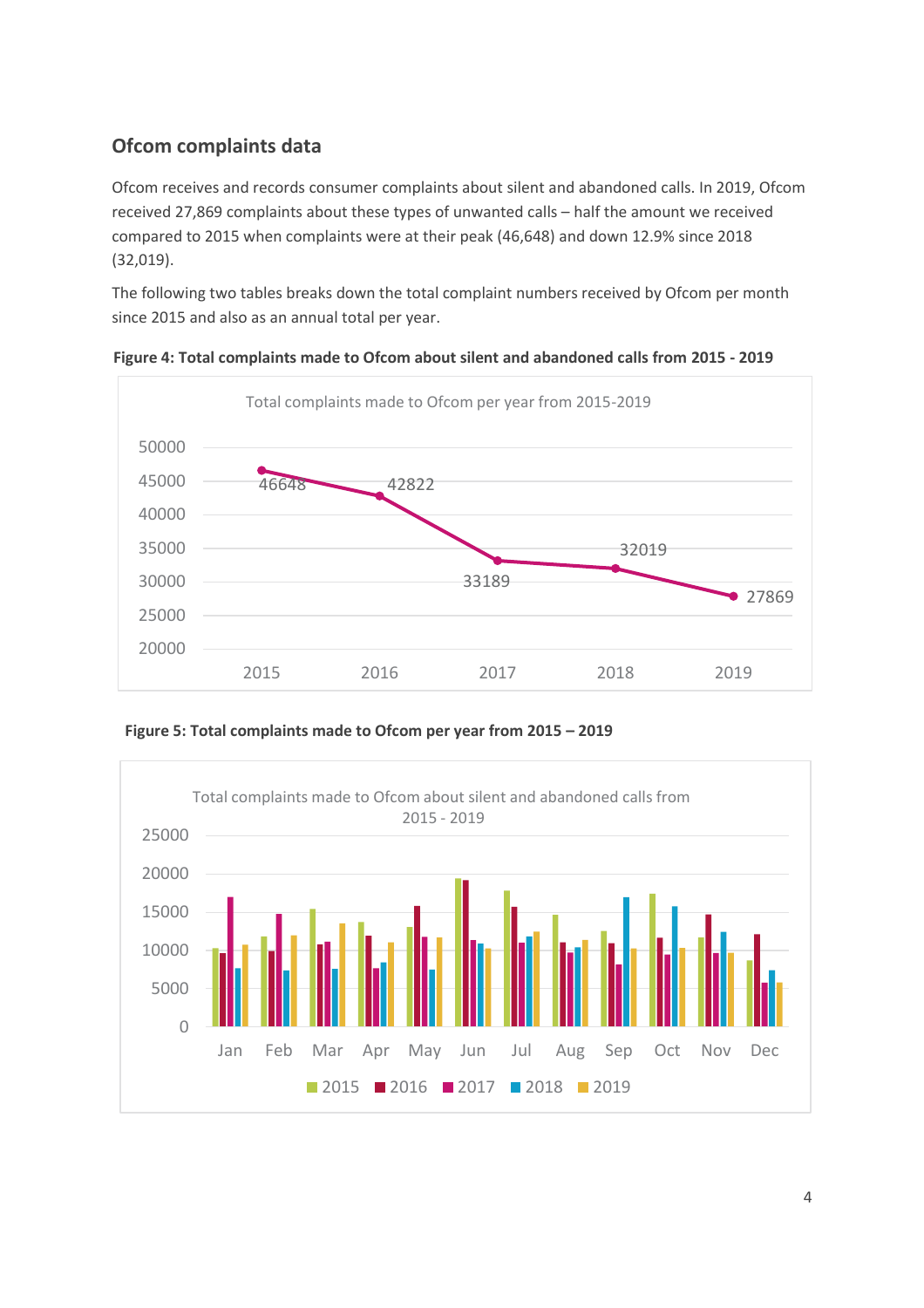## <span id="page-6-0"></span>3. Punishing those responsible

## **ICO enforcement action**

The ICO has lead responsibility for taking enforcement action against companies that contravene the Privacy and Electronic Communication Regulations 2003 (PECR) by making unlawful nuisance marketing calls and sending nuisance text messages or emails. The ICO is also responsible for the Do Not Call Register, also known as the [Telephone Preference Service \(TPS\).](https://ofcomuk.sharepoint.com/teams/conenf/inv/Nuisance%20Calls/Publications/2020/20191107%20-%20Joint%20Action%20Plan%20project%20plan.xlsx)

In 2019, the ICO issued 13 fines totalling £1,060,000. The largest fine, of £160,000 was against Making It Easy Limited for making 856,769 unsolicited live marketing calls. The ICO also issued tfines of over £100,000; two of which were in relation to unsolicited text messages and one in relation to unsolicited live marketing calls. It publishe[s monthly enforcement updates](https://ico.org.uk/action-weve-taken/nuisance-calls-and-messages/) on its website.

As well as issuing fines, the ICO also issued six enforcement notices, compelling organisations to abide by the law in future marketing activities or risk prosecution.

During 2019, the ICO executed three search warrants. Two of these were part of an investigation into over 15 million live direct marketing calls made to UK customers; and one was part of an investigation into over 250,000 live direct marketing calls in relation to pension schemes. The ICO is currently investigating the organisations responsible.

The ICO's powers were strengthened in December 2018 due to [new legislation](https://www.gov.uk/government/news/no-escape-for-company-bosses-responsible-for-nuisance-calls) which enables company directors, whose firms target people with nuisance calls, to be held personally liable if their company breaks the law. This gives the ICO powers to fine the senior officers and directors of companies making or sending nuisance calls and messages up to £500,000. 4

## **Informal enforcement action**

Ofcom allocates millions of telephone numbers, usually in large blocks, to telecoms companies. These companies may use the numbers themselves, or sub-allocate them to other companies. We expect all phone companies to take reasonable steps to ensure their number allocations are not misused, including by those to whom they have been sub-allocated.

In 2019, we contacted eleven telecoms companies, whose numbers appeared to be generating high levels of consumer harm. We required them to provide explanations for the high volume of complaints and what action they would take to tackle the issue. This led to significant reductions, ranging between 28-41%in complaints recorded against the telephone numbers for certain companies and, in some cases, withdrawal of the sub-allocation of the numbers from the company generating the nuisance calls (made by the providers with whom we made contact).

<sup>4</sup> This is where the breach of the regulations was carried out with the consent or connivance of or was attributable to any neglect on the part of that person.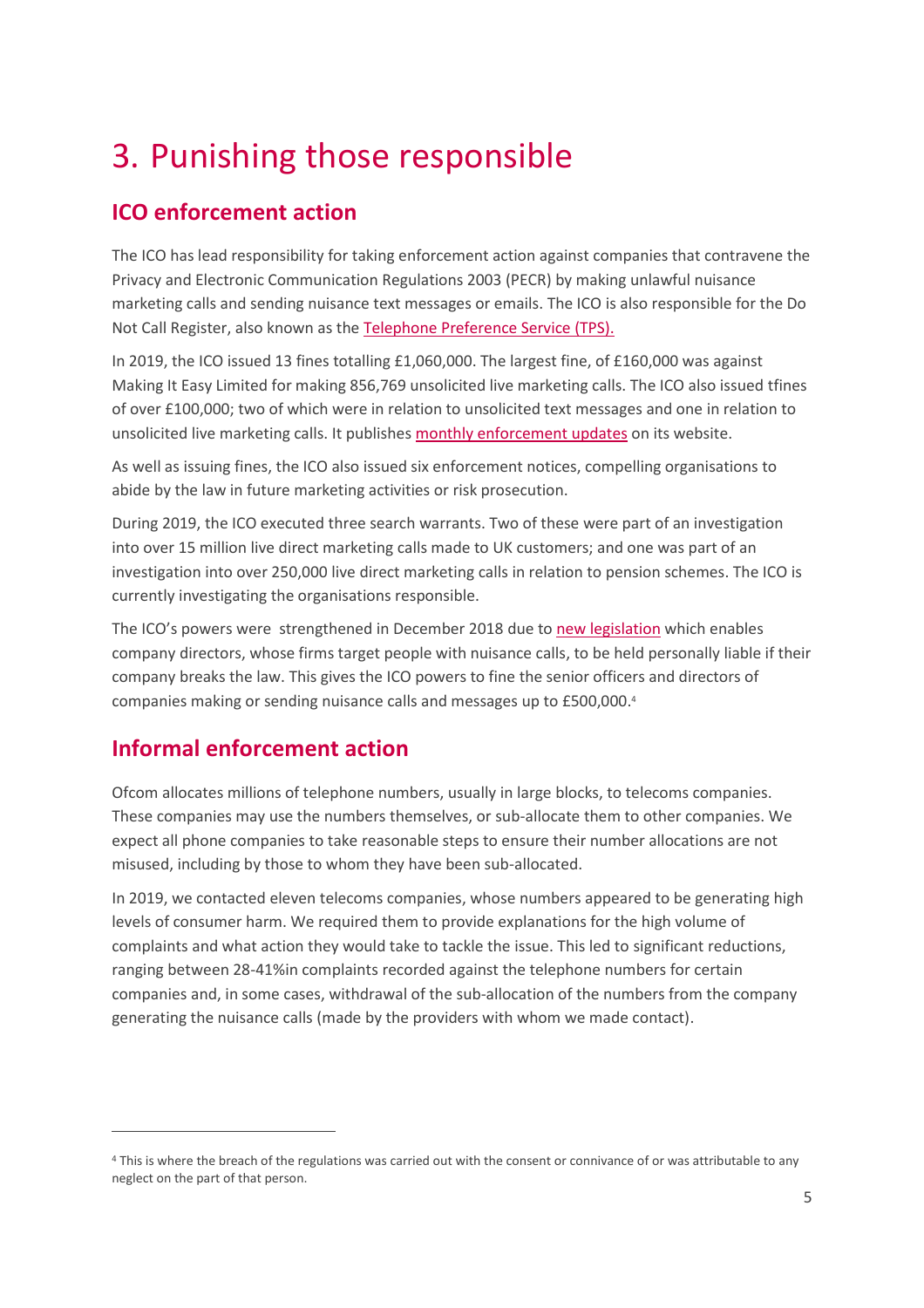# <span id="page-7-0"></span>4. Solutions

## **Technical Solutions**

Ofcom continues to work with telecoms companies to monitor emerging trends in nuisance calls and to identify ways to stop them. We have also called for views from the industry on how the authentication of calling line identification (CLI - the telephone number and privacy marking that is provided with a phone call) can be introduced into the UK.

### **Strategic working group**

Ofcom chairs a strategic working group (SWG) working with major telecoms companies to explore technical measures which can reduce the impact of nuisance calls. When this group was originally set up in 2015, its membership consisted of nine major telecoms companies. <sup>5</sup> We have since extended membership of this group to eleven other telecoms companies who provide wholesale or business services.

The original nine members of the group continue to submit a report each month to Ofcom. This summarises the volume of nuisance calls they receive on a specific day that month, based on characteristics that have been agreed by the group. We collate this and share it with members of the SWG. It is also used to inform our enforcement work.

We also use the data gathered to help members of the SWG to identify numbers which should not be used with an incoming call. This information is made available to providers to help them check whether the telephone number associated with a call is a valid number and the likelihood that the number has been 'spoofed'. The data shared includes:

- **Blocking list** numbers that have been identified through our monthly reports and other sources that have generated a large number of nuisance calls.
- **Do not originate list** numbers shared with us from other organisations, such as UK Finance and government bodies, where the numbers have been allocated but are never used for outbound customer services. These numbers are sometimes spoofed by fraudsters, claiming to be calling from that organisation. Our work to develop our 'Do not originate' list has led to significant successes. For example, when HMRC added numbers to this list, they reported reducing "to zero the number of phone scams spoofing genuine inbound HMRC numbers". 6
- **Protected numbers list –** numbers that can be blocked because we have not yet allocated them and don't expect to allocate in the near future. No caller has the right to use these numbers and so any calls that present them are, by definition, unlawful and a nuisance.<sup>7</sup>

<sup>5</sup> The telecoms companies are BT (which includes EE), Gamma, KCom, Sky, TalkTalk, Telefonica, Three, Virgin Media, and Vodafone.

<sup>6</sup> [http://www.mynewsdesk.com/uk/hm-revenue-customs-hmrc/pressreleases/breakthrough-controls-stop-phone](http://www.mynewsdesk.com/uk/hm-revenue-customs-hmrc/pressreleases/breakthrough-controls-stop-phone-fraudsters-spoofing-hmrc-2880918)[fraudsters-spoofing-hmrc-2880918](http://www.mynewsdesk.com/uk/hm-revenue-customs-hmrc/pressreleases/breakthrough-controls-stop-phone-fraudsters-spoofing-hmrc-2880918)

<sup>7</sup> <https://www.ofcom.org.uk/phones-telecoms-and-internet/information-for-industry/numbering/numbering-data>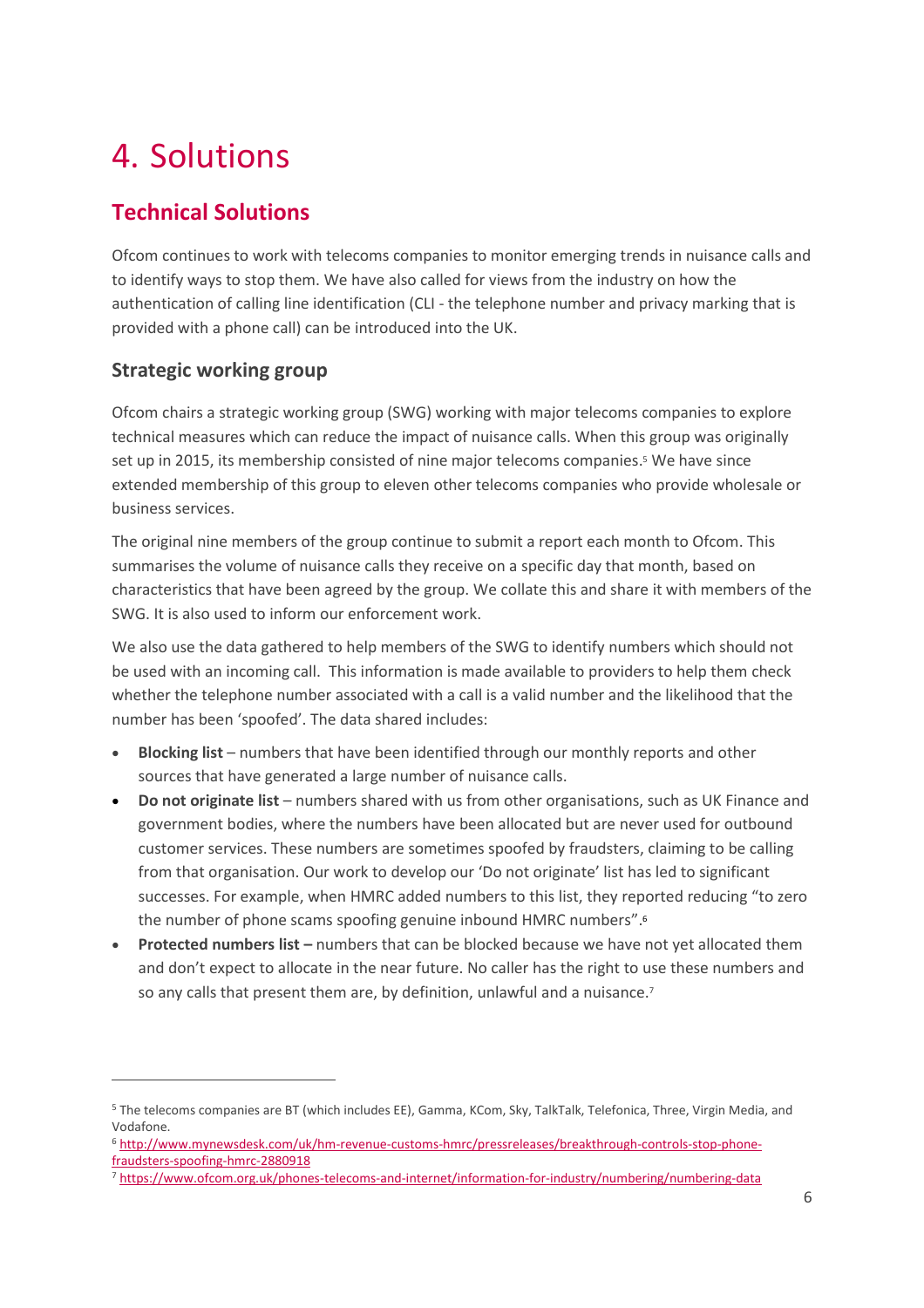Telecoms companies are also required, where technically feasible, to take all reasonable steps to identify calls where invalid or non-dialable CLI data is provided and prevent these calls from being connected to the called party. As a result, the majority of the providers in this group are routinely blocking problematic calls or offering their customers ways to manage nuisance calls. On average 70 million nuisance calls are successfully blocked by the networks every month.

Some mobile handsets also offer call filtering of unwanted calls, either built into the phone or as an app. These use crowd sourced information and network data to identify numbers which are likely to be associated with nuisance calls and to block calls from these numbers.

#### **Authentication of CLI data**

It can be difficult to trace an individual or organisation making a nuisance call, as callers often use CLI spoofing to mask the origin of the call. The take up of Voice over Internet Protocol (VoIP) technologies (where calls can be made over the internet) means it is relatively easy for the caller to falsify the telephone number seen by call recipients, and to change the numbers presented frequently. This makes it difficult to block calls based on the use of particular numbers and to identify where these calls come from.

Telecoms companies are also currently limited in the checks they can make to test whether the telephone number associated with a call is a valid, dialable number and one which uniquely identifies the caller. Checking the lists provided to the SWG can help, but it does not prevent callers from using numbers that they do not have the authority to use. Further authentication is necessary to prevent this type of spoofing.

The Internet Engineering Task Force (IETF) has developed a new technical standard to support CLI authentication, so that valid numbers can be identified and marked from the beginning of a call and passed along the 'call chain' to the recipient.<sup>8</sup> The Federal Communications Commission (FCC) <sup>9</sup> set a deadline for December 2019 for the implementation of CLI authentication. In Canada, the deadline is September 2020. Implementation of CLI authentication in the UK will take more time, as not as many calls are currently carried on VoIP systems. We expect CLI authentication to be introduced when voice services are migrated to IP platforms, away from the copper-based network, by mid-2020s. We are exploring with NICC<sup>10</sup> whether some of this functionality could be introduced sooner.

In the meantime, we have published a consultation to gather views from stakeholders about how CLI authentication could be introduced in the UK.<sup>11</sup> We are continuing to work with industry to see how authentication can be introduced more quickly.

### **Intelligence sharing**

Ofcom and the ICO routinely share information with each other, as well as other bodies, both in the UK and around the world, to help us tackle nuisance calls. We are in regular contact about matters

<sup>8</sup> Secure Telephone Identity Revisited (STIR)

<sup>&</sup>lt;sup>9</sup> FCC is the communications regulator in the USA.

<sup>10</sup> NICC are the standards body for UK telecoms companies.

<sup>11</sup> First Consultation – Promoting trust in telephone numbers

<https://www.ofcom.org.uk/consultations-and-statements/category-2/promoting-trust-in-telephone-numbers>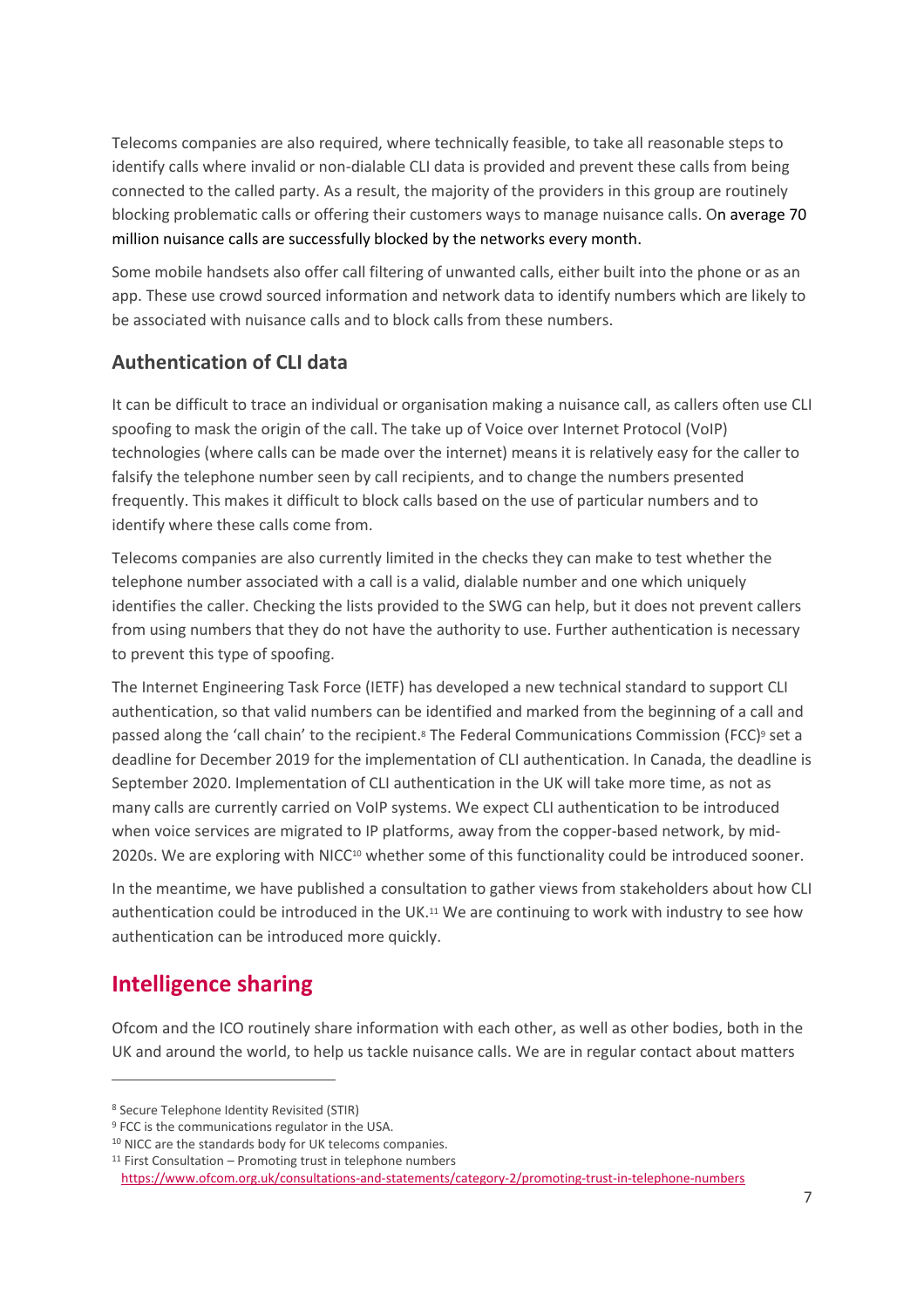of mutual interest, sharing intelligence about practices and enforcement targets, as well as investigative methods and techniques. Ofcom also regularly shares the results of the SWG's monthly problem call traffic network monitoring (see above) with the ICO.

### **Operation Linden**

The ICO leads Operation Linden, a group that includes regulators, consumer groups, trade associations and industry providers, that work together to share intelligence and identify opportunities to tackle nuisance calls. Regular contributors to the group include Ofcom, Citizens Advice, Which?, BT, the Direct Marketing Association, the Financial Conduct Authority, National Trading Standards and the Gambling Commission. Minutes and actions from meetings are published on ICO's website.<sup>12</sup>

#### **International collaboration**

The ICO is a member of the executive committee of the Unsolicited Communications Enforcement Network (UCENET, formerly the London Action Plan), along with the Federal Trade Commission, Canadian Radio-television and Telecommunication Commission (CRTC), Korea Internet and Security Agency, the Australian Communications and Media Authority (ACMA) and the New Zealand Department of Internal Affairs.

This group of international regulators coordinates information and intelligence sharing to combat nuisance calls and unsolicited messaging.

A key focus of UCENET this year has been the development of a new operational plan and creation of working groups to maximise collaboration and information sharing across networks and enhance compliance and enforcement approaches. These are based around three priority areas of activity: intelligence and cooperation, communications and engagement, and training and development.

Ofcom continues to work with its international telecom regulator partner members – ACMA, CRTC and the US Federal Communications Commission – to share intelligence on approaches to dealing with nuisance calls at the provider level.

## **Tackling Scams**

#### **Stop Scams UK**

Ofcom has increased its focus on tackling scams by supporting Stop Scams UK, an industry group focused on stopping scams at source. This brings together policy makers, regulators, consumer groups and industry providers so they can share their understanding of the rapidly changing threat to consumers and businesses posed by scams, and help develop solutions, to stop scams reaching consumers and to help protect consumers who are targeted. 13

<sup>12</sup> <https://ico.org.uk/action-weve-taken/nuisance-calls-and-messages/>

<sup>13</sup> It is also closely working with other bodies engaged in counter-fraud work including the Joint Fraud Taskforce <https://www.gov.uk/government/collections/joint-fraud-taskforce>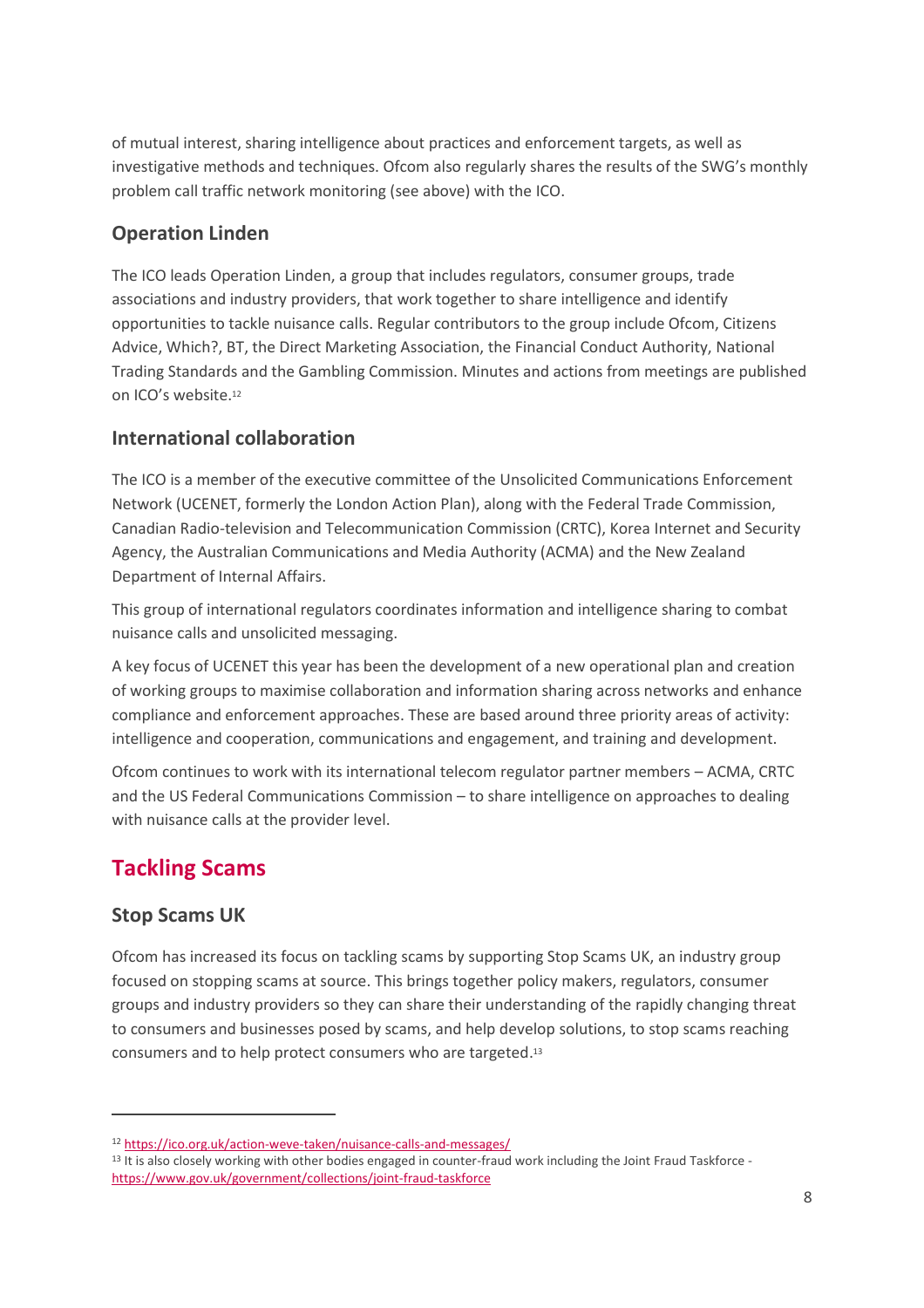Stop Scams UK held a successful roundtable in November 2019, bringing together senior staff from telecoms companies, financial services, trade associations and technology/social media providers. This confirmed the need for a cross sector industry led initiative to stop scams at source and prevent them from reaching customers. This was followed up by a period of engagement and telecoms providers and banks, with more than fifteen organisations committing senior level resource and funding to this initiative.

Stop Scams UK have developed an initial six-month workplan to be rolled out from April 2020, which will be trialled with the organisations who have committed to the programme.

Ofcom will continue to support this initiative throughout 2020 and will provide details of the outputs in the next Joint Action Plan, planned for publication in early 2021.

#### **Coronavirus (COVID-19) scams**

The ICO and Ofcom are aware of a growing number of organisations using the Coronavirus pandemic to opportunistically target vulnerable people using nuisance calls, unsolicited emails, and spam texts. In some cases, scammers are communicating misinformation about Covid-19 as a means of duping people out of money.

The ICO is ready to investigate any business taking advantage of the current crisis<sup>14</sup> and has also published a statement setting out its regulatory approach during the coronavirus public health emergency. <sup>15</sup> Ofcom has published advice for people<sup>16</sup> on how to recognise Covid-19 related scams, which is being updated regularly. We continue to work with other regulators and consumer organisations to help tackle these types of scams.

## <span id="page-10-0"></span>5. Plan for 2020

The ICO and Ofcom believe that our approach to nuisance calls in 2019 has resulted in reduction in nuisance calls and therefore a reduction in harm to consumers. We plan to maintain our approach and continue to develop our work.

Our focus for 2020 will include:

- taking targeted enforcement action;
- tackling and raising awareness of Coronavirus scams and continuing to support the work of Stop Scams UK;
- working with telecoms companies to improve how they disrupt and prevent calls, by carrying out a review of solutions available to consumers from each provider;

<sup>14</sup> [https://ico.org.uk/about-the-ico/news-and-events/news-and-blogs/2020/04/ico-statement-on-investigating](https://ico.org.uk/about-the-ico/news-and-events/news-and-blogs/2020/04/ico-statement-on-investigating-coronavirus-scams/)[coronavirus-scams/](https://ico.org.uk/about-the-ico/news-and-events/news-and-blogs/2020/04/ico-statement-on-investigating-coronavirus-scams/) 

<sup>15</sup> [https://ico.org.uk/media/about-the-ico/policies-and-procedures/2617613/ico-regulatory-approach-during](https://ico.org.uk/media/about-the-ico/policies-and-procedures/2617613/ico-regulatory-approach-during-coronavirus.pdf)[coronavirus.pdf](https://ico.org.uk/media/about-the-ico/policies-and-procedures/2617613/ico-regulatory-approach-during-coronavirus.pdf)

<sup>16</sup> <https://www.ofcom.org.uk/about-ofcom/latest/features-and-news/coronavirus-scam-calls-and-texts>